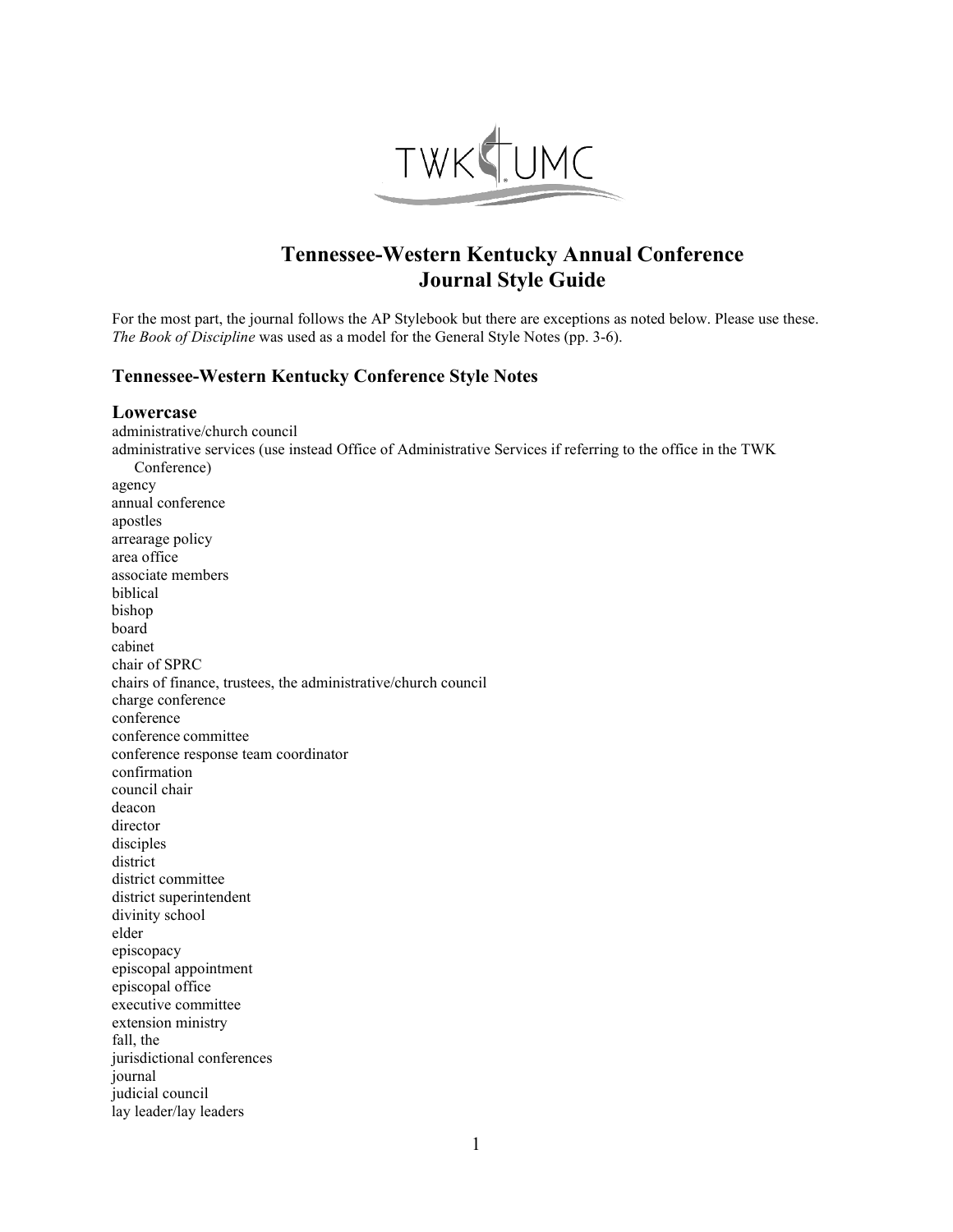lay servant local pastor pastor plan participant provisional members response team response team member scripturally special session of General Conference

## **Uppercase**

Annual Conference Planning Committee Area Foundation (when referring to TWKUMC's United Methodist Foundation for Memphis & Tennessee Conferences) Assembly (if it relates to the annual UMW event) Bishop John Smith Black (when referring to people in a racial, ethnic, or cultural context) Board of Camp and Retreat Ministries Board of Higher Education and Campus Ministry (not ministries) Board of Ordained Ministry Board of Pensions Board of Trustees Camp and Retreat Ministries Certification of Payment form Christological Church (if it refers to The United Methodist Church global) Conference Board of Ordained Ministry Committee on Archives and History Communion Conference Committee on Finance and Administration Constitution (when it refers to the Constitution of The United Methodist Church) Course of Study (when it refers to the official name of a program at a seminary or theological school) District Superintendent John Smith District Superintendent's Fund Duke Divinity School East Tennessee ENCORE Ministry (not Ministries) Eucharist General Conference Gospels Health Plan Committee Holy Scriptures Lay Servant Ministries Methodism Middle Tennessee Nashville Episcopal Area Office of Administrative Services Office of Ministerial Concerns Orientation to Ministry Religious Life at Martin Methodist College Rev. John Smith Safe Sanctuary (but lowercase safe sanctuaries) Savior Scriptures Social Principles Southeast Jurisdiction Standing Rules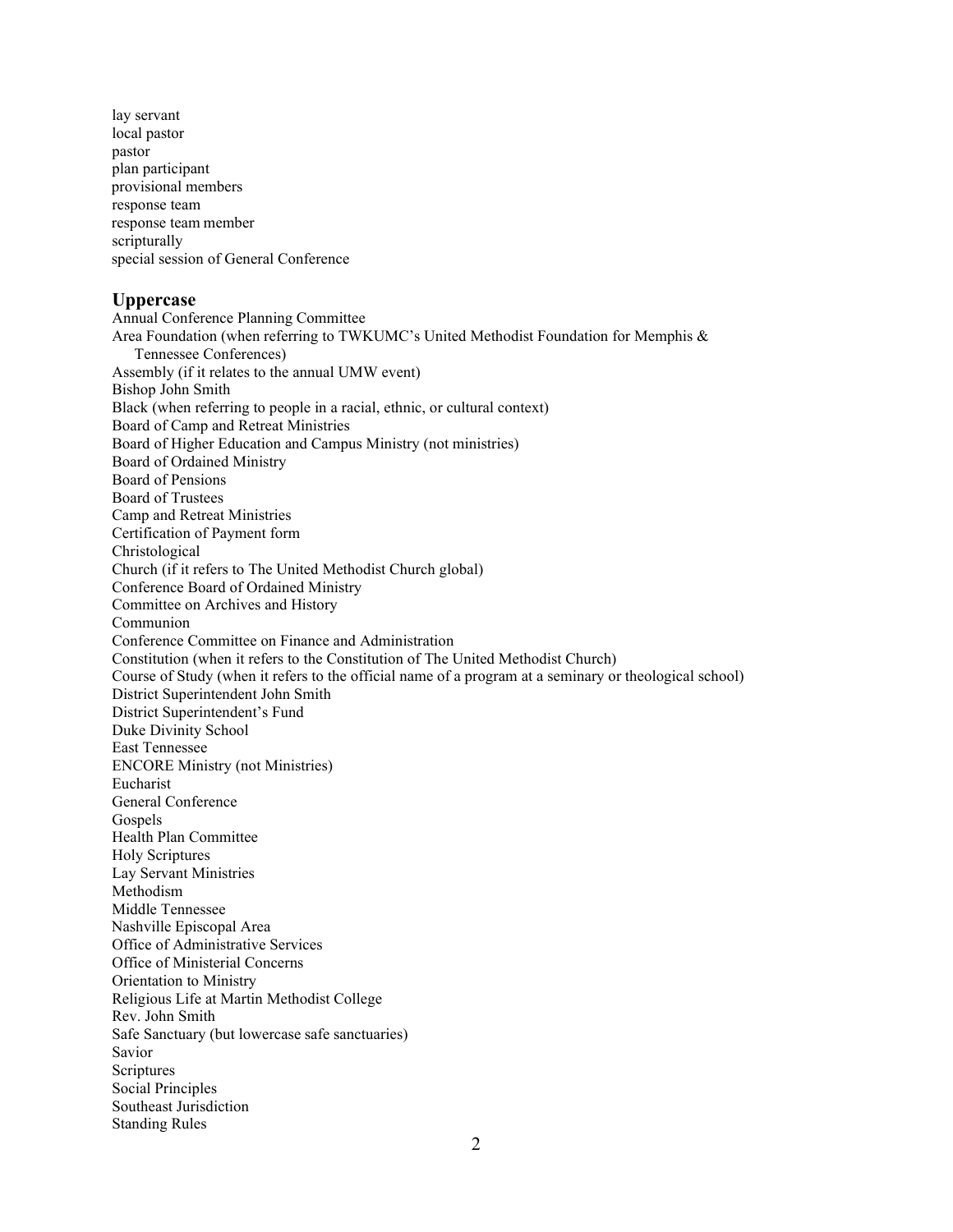Tennessee-Western Kentucky Annual Conference (use this when it refers to the annual conference event, NOT the organization) Tennessee-Western Kentucky Conference (use this to refer to the organization also TWK or TWKUMC can be used) Trinity *The Book of Discipline The Book of Resolutions* United Methodist Student Movement West Tennessee Word (when it refers to the Word of God) Young Adult Retreat (when referencing retreat held at Beersheba Springs)

#### **Other**

#### • **Use only one (1) space after periods and semicolons**

- Spell out numbers under the number 10 (one, two, three...)
- Spell out the word *percent* rather than using the symbol % (a 10 percent increase)
- When using an acronym (example: GBHEM) spell out the complete name followed by the acronym in parenthesis on first reference and use acronym only in subsequent references.

Example: The General Board of Higher Education and Ministry (GBHEM) approved a new program. According to GBHEM staff, this program will be implemented in 2018.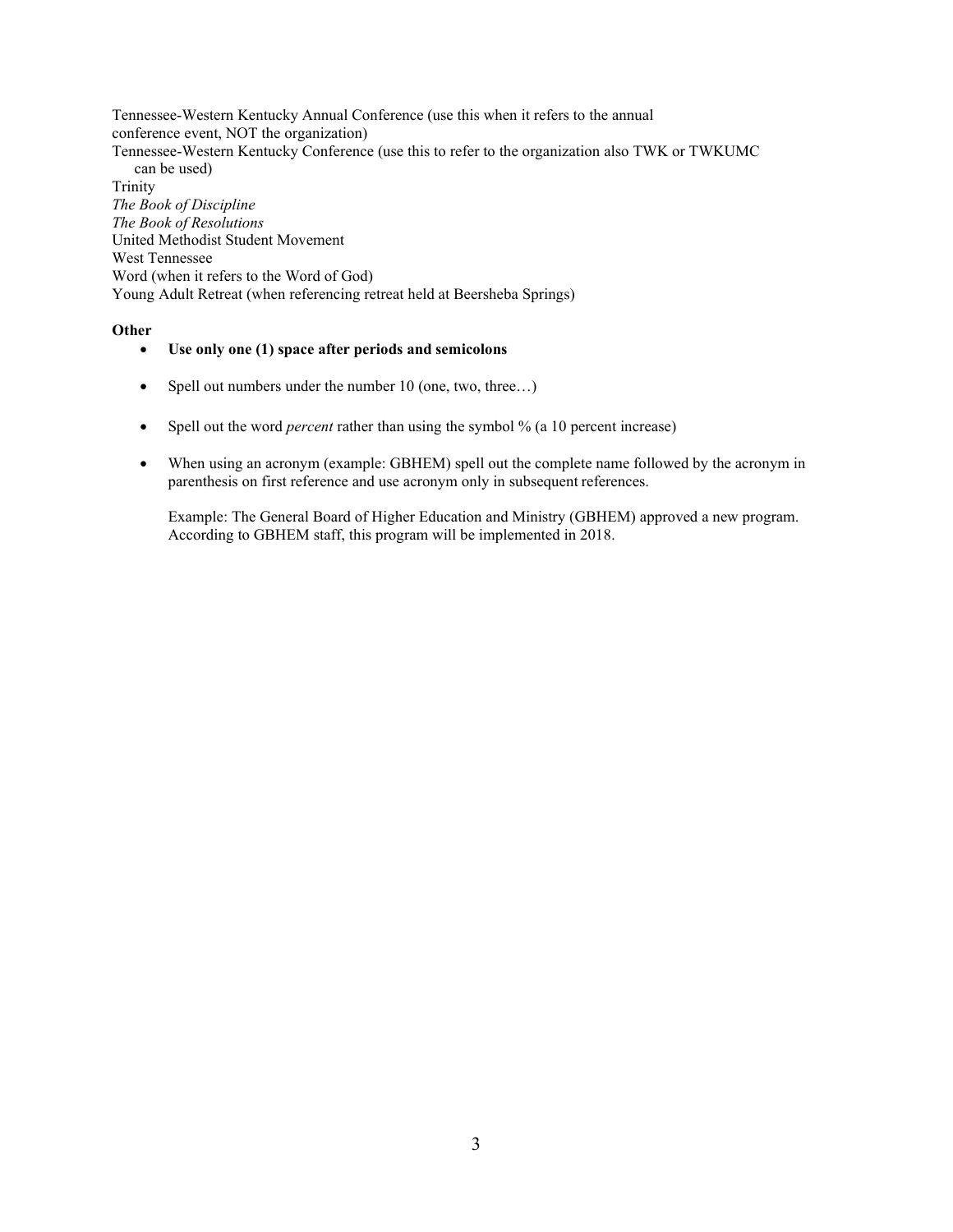## **General Style Notes**

*The Book of Discipline* was used as a model for the General Style Notes.

# **Capitalization and Lowercasing**

*Capitalize the official names of the general agencies and principal divisions, jurisdictions, and annual conferences. Lowercase such names when used in a general sense:*

- ' General Board of Global Ministries
- ' East Ohio Annual Conference
- ' Northeastern Jurisdiction
- ' Curriculum Resources Committee

but:

- ' charge conference
- ' The commission addressed the issue . . .
- ' The boards of Discipleship and Global Ministries
- ' East and West Ohio conferences

(Pluralizing the office makes it no longer an official, capitalized name.)

*Capitalize the titles of official documents and organizational terms when the proper name is used. Lowercase abbreviated references:*

- ' Articles of Religion
- ' Social Principles
- ' Calendar Item No.
- ' Report No.
- ' The Social Creed

but:

- ' the Social Principles statement
- ' the creed

*Capitalize* Calendar Item 34*.* 

#### *Capitalize* Petition No. 80135*.*

*Capitalize all names for the Bible, its books, and versions. Capitalize* gospel *only when it refers to one the Synoptic*  Gospels [Matthew, Mark, Luke, John]. Lowercase adjective forms of Bible:

- ' the Holy Bible
- ' New Revised Standard Version
- ' the Book of Ruth
- ' the Fourth Gospel (referring to the Gospel of John)
- ' the Gospel of Matthew; the Gospel According to Matthew; Gospels
- ' The Gospels are important . . .
- ' Paul's letters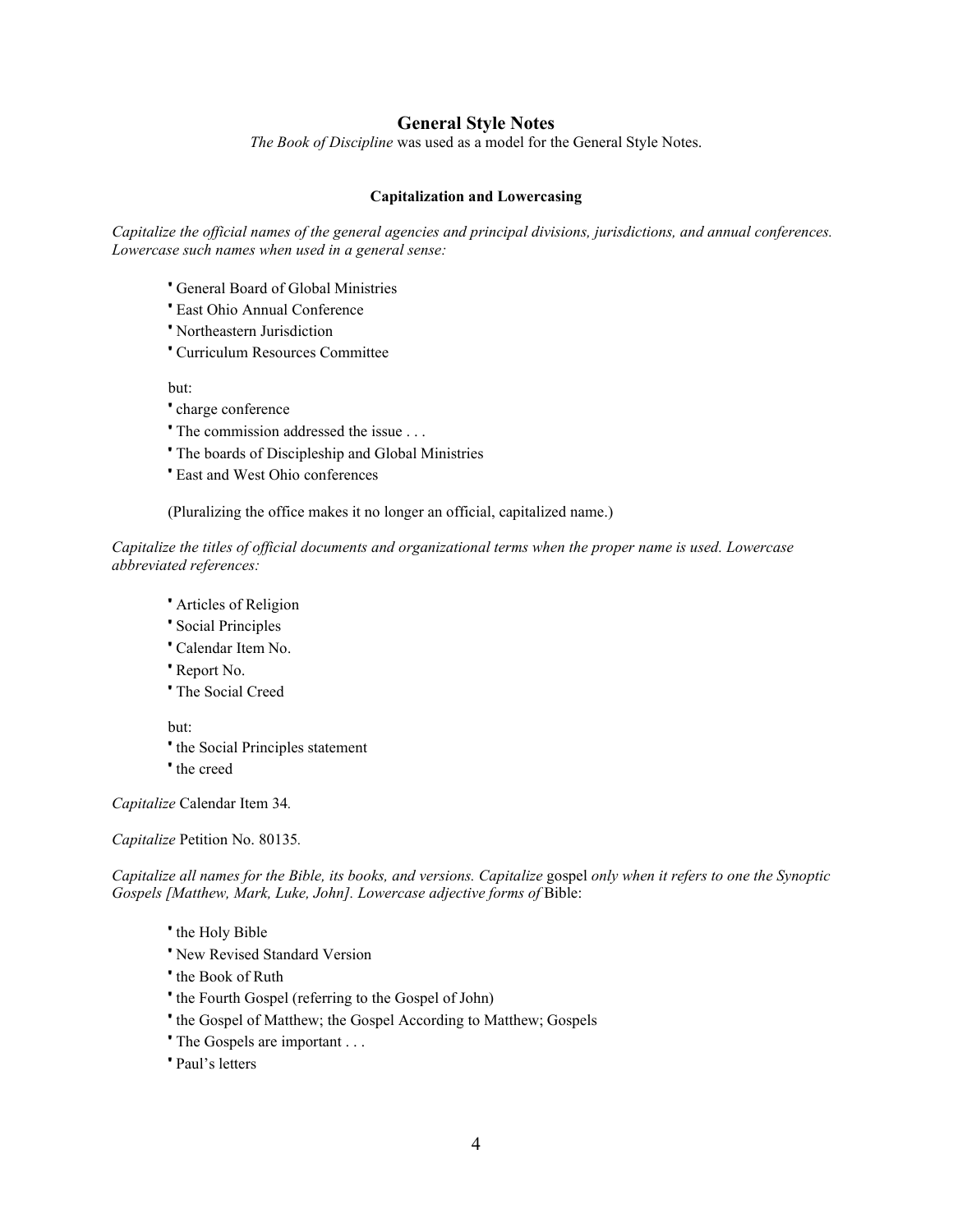but:

- ' biblical or scriptural
- ' books of the Bible
- ' the gospel message
- ' the letters

*Capitalize religious seasons, holidays, and ecclesiastical observances:*

- ' Holy Week
- ' Lenten season
- ' Gold Cross Sunday
- ' Communion and Baptism (Note the *DCA* capitalizes *Baptism* contrary to CSP style.)

but:

- ' the sacraments
- ' confirmation and marriage

*Capitalize proper titles when they appear before the person's name. Lowercase titles that follow the name. General identifications are lowercased:*

- **GBCS General Secretary James Winkler**
- ' James Winkler, GBCS general secretary
- ' the general secretaries of boards and agencies

*Capitalize* The United Methodist Church, *including the article. Capitalize the word* church *when it is part of the name of a specific church; otherwise lowercase* church *unless you are referring to The United Methodist Church global.*

- ' The United Methodist Church
- ' Grace United Methodist Church

but:

' conference churches

*Capitalize the first word following a colon only if it is a proper noun or the start of a complete sentence.*

*Capitalize both* Black *and* White *whether noun or adjective, when referring to ethnicity. (Note that this is contrary to CSP style.)*

*Time is to be set as a.m. and p.m. in lower case*

#### *Commas:*

#### **Punctuation**

- ' Use before a conjunction in a series. Example: apples, oranges, and pears
- ' Do not use before Jr. or Sr. in a person's name.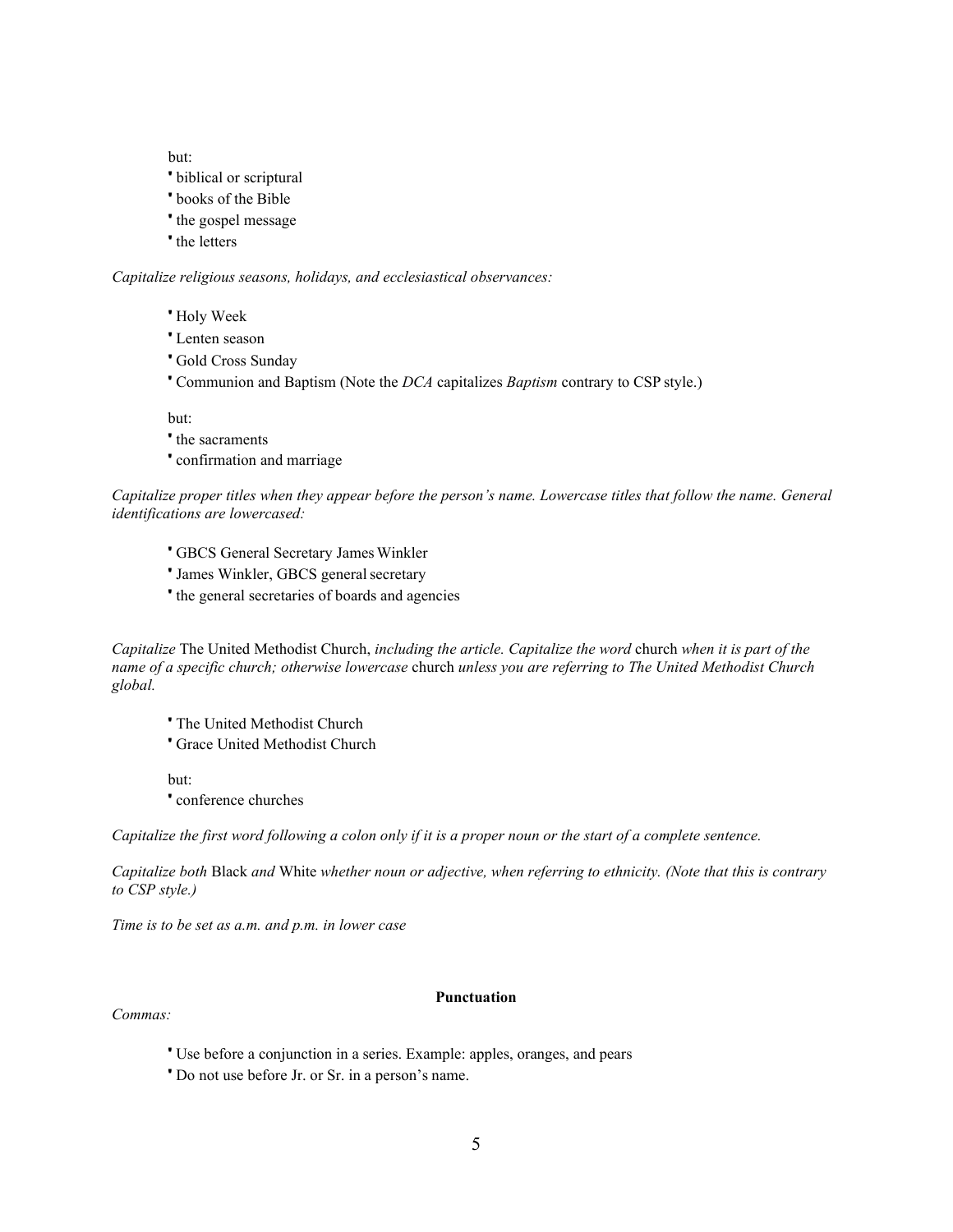#### *Periods:*

- ' Use only one (1) space after periods and semicolons.
- ' Do not use a period after *ff* following a page or biblical reference.
- ' Do not use periods in abbreviations of boards and agencies. Examples: GBOD, ADC

## *Spacing after punctuation:*

#### ' **Leave only one space after periods, commas, and semicolons.**

' Leave one space after periods following initials in a person's name. Example: Marvin W. Cropsey

' Do not leave a space after periods in abbreviations such as the U.S.

' Do not leave a space before or after hyphens or dashes. Examples: fast-growing city; The proposed scheme may—in fact, does—meet . . .

## **Abbreviations**

' Do not use periods in abbreviations of boards and agencies. Examples: GBOD, ADC

- ' Abbreviate the word *number* as *no*.
- ' Abbreviate the word *page* as *p, pages* as *pp*.
- ' Abbreviate *Reverend* as *Rev.*
- ' Abbreviate the word *microphone* as *mic.*

## **Italics**

*Italicize the names of books, magazines, television shows, and non-English words and phrases:*

- ' *Pilgrim's Progress*
- ' *Time* magazine
- ' The *Today Show*
- ' *lingua franca*
- ' *Book of Discipline; Discipline*
- ' *ADCA; DCA*

#### **Bible References**

*Bible references have a special CSP style:*

' Never abbreviate the names of books of the Bible.

- ' Do not use Roman numerals for the names of books of the Bible. Example: 2 Peter, not II Peter
- ' Do not use periods in abbreviations of translations or versions of the Bible. Example: NRSV,NASB

' Do not use a space after colons in Bible references. Example: Genesis 1:1

' When a Bible reference occurs at the end of a sentence, place the period after the closed parenthesis of the reference. Example: . . . in John's Gospel (John 3:16).

' Use a hyphen in references involving one book of the Bible. Example: Genesis 1:1-6

' Use an en-dash in references involving two books or chapters of the Bible. Example: Genesis 1:1–Exodus 2:2; Exodus 2:5–3:6